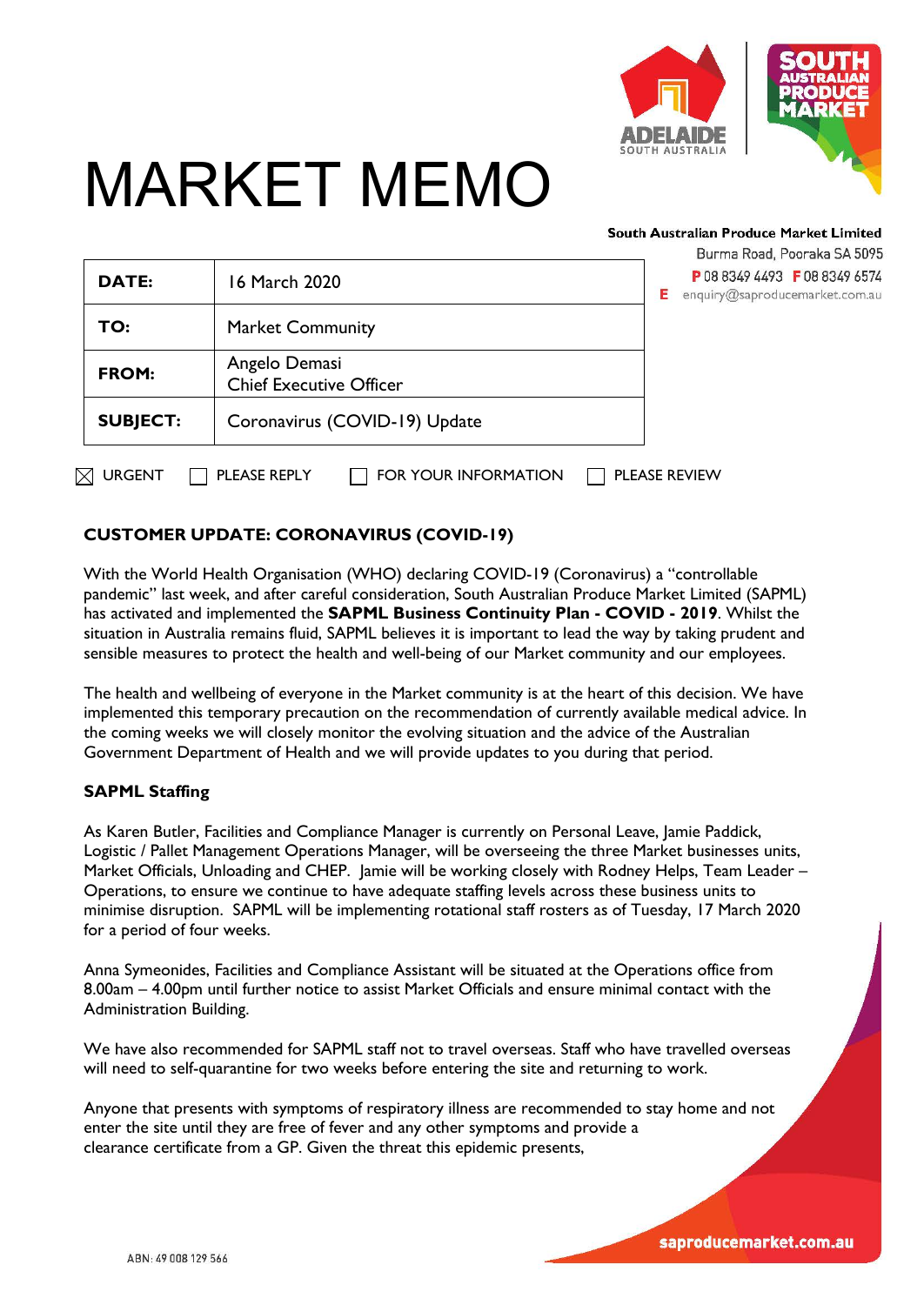SAPML would request that all Market Users be vigilant in implementing similar communication with their staff.

Staff attendance at Conferences or gatherings over 500 people has been suspended.

### **Tenants**

As advised above, SAPML is closely monitoring government health information in relation to the Coronavirus situation and we are following the advice of the Australian Government Department of Health and SA Health regarding infectious diseases. SAPML will continue to monitor the situation and support our Operations Manager and on-site teams to provide our Tenants with information that assists in minimising the risk of transmission.

We encourage our Tenants to review specific workplace recommendations for their personnel and visitors. Display posters for your premises are available through:

**[https://www.health.gov.au/resources/publications/coronavirus-covid-19-information-for](https://www.health.gov.au/resources/publications/coronavirus-covid-19-information-for-employers)[employers](https://www.health.gov.au/resources/publications/coronavirus-covid-19-information-for-employers)**,

which also includes recommendations for good hygiene and other information concerning travel and preventative business practices.

Some of this information was provided to you in the packs we handed out last week, however as the situation continues to evolve, please keep yourselves informed on this web site.

We would ask Tenants:

- to advise SAPML: if they are receiving visitors at the site, as ALL VISITORS (non-card holders) will need to complete a "Health Screening Form for Visitors" prior to entering the Market.
- to encourage all Market Users to ensure any potential visits from anyone that has travelled from a high-risk region, in particular China; Iran; Italy; Korea; Spain; Germany and France **do not attempt to enter the Market**. SAPML currently have put on hold any unnecessary overseas delegation Market tours.

SAPML will be implementing:

- further precautions and will have the ability to check temperatures using a handheld thermal scanner for those entering the Market who are considered at risk. Any visitors with temperatures over 380C may be excluded.
- provision of hand sanitiser in common areas is subject to availability.
- more frequent cleaning of touch-points in common areas.

Should a person who has attended the Market report they have **had contact with a suspected** case of Coronavirus SAPML would ask Tenants seek the correct cleaning regime from their Contactors.

Should a person who has attended the Market report they have being **exposed to a confirmed case** of Coronavirus SAPML would ask Tenants to consult with their Cleaning Contractor.

SA Health is the only authorised agency that will notify SAPML if there is a Market Patron that is diagnosed with COVID-19 and we will take their advice.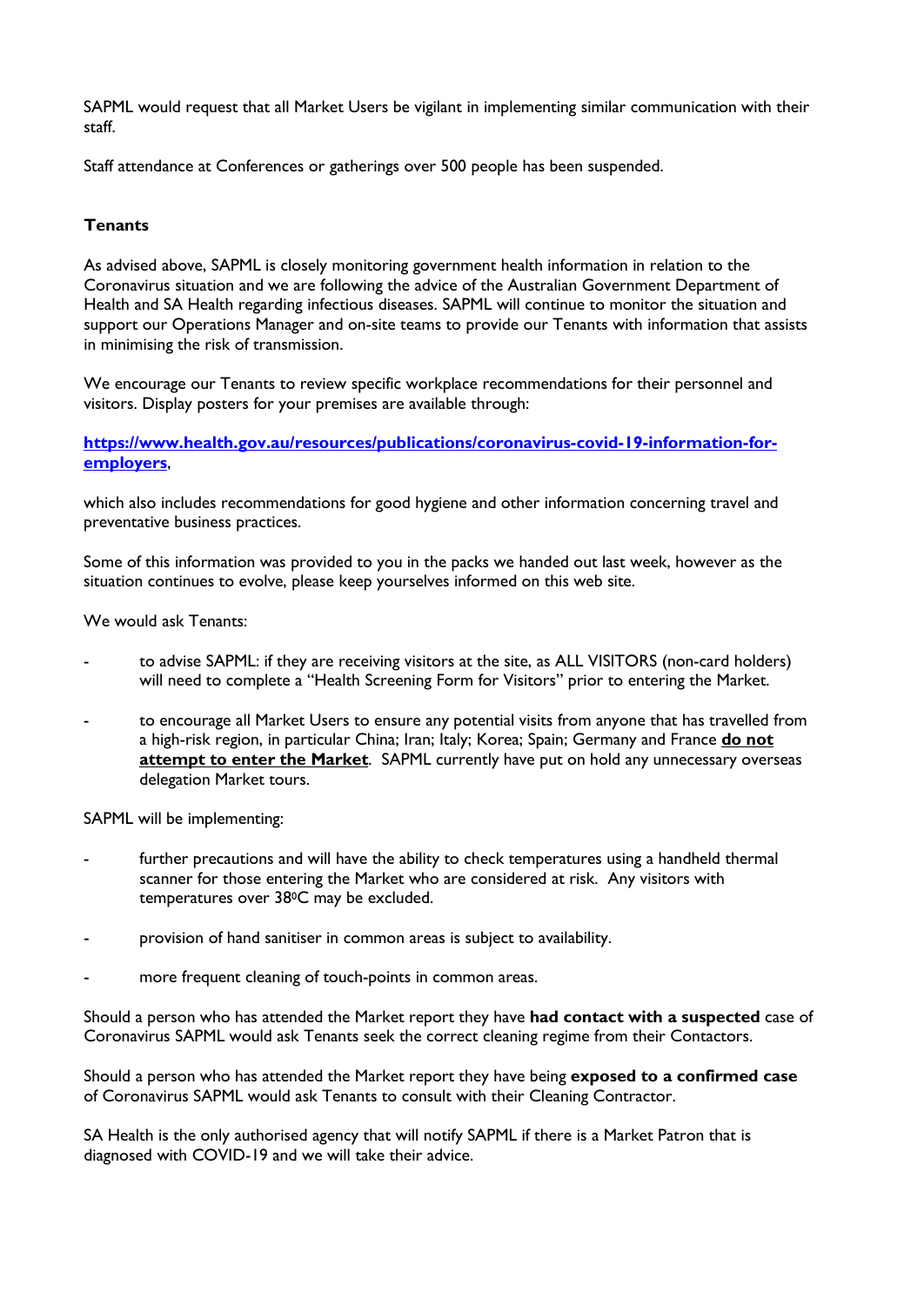### **Contractors and Visitors**

Our Operations team will be implementing the following actions within the Market and in our common areas:

#### **- New Measures**

- **-** As from Tuesday, 17 March 2020, all Visitors (non-card holders) will need to complete a Health Screening Form prior to entering the Market site. [attached] SAPML encourage tenants to implement the same in their business;
- SAPML Contractors entering the Market will be required to provide SAPML their Business Continuity Plan and will not be allowed on site if they have travelled to infected countries, as listed on the Department of Health website. (SAPML Contractors communication attached if tenants wish to implement similar protocols within their businesses);
- SAPML will be implementing further precautions and will have the ability to check temperatures using a handheld thermal scanner for those entering the Market who are considered at risk. Any visitors with temperatures over 380C may be excluded.
- **- Anyone that has travelled overseas in the past 14 days is NOT PERMITTED to enter the Market site.**

These measures will be updated based on advice from the Department of Health and World Health Organisation.

#### **Moving Forward**

There has been many Tenants asking if the Market will need to shut down if a Market Patron is tested positive for the virus. We have been working closely with the State Government and, based on the current information available, we are unlikely to be shut down completely. Food and pharmaceutical supply chains will need to continue to operate as essential services. As you can appreciate, from the past two weeks, things can change rapidly and SAPML will be directed by the Department of Health and there may be requirements to change our methods and operations.

As indicated above, our Pandemic Plan is now in play and our cleaning contractors will play a significant role in clean up if a detection is identified. If a more rigorous clean is required, there may be a temporary shutdown of the areas affected while the areas are cleaned. This is more likely to occur during the day.

We recommend you carefully look at your own Pandemic Business Continuity Plans and ensure you implement your plans as a matter of urgency. Simple things like continued cleaning of your own tenancies touch points like office doors, toilets, fridge doors, office keyboards, telephones and desks. We also suggest you review your internal staffing plan similar to what SAPML has. We must advise that, even with the best of intentions, SAPML staff are not authorised or qualified to guide or influence you in the preparation of your response strategy to COVID-19. As such, we recommend that you seek independent specialist advice on how best to ensure the continuity of your business.

We hope the above information has provided more clarity to our Plan. Further information can be found at:

https://www.health.gov.au/resources/collections/novel-coronavirus-resources <https://www.who.int/news-room/q-a-detail/q-a-coronaviruses>

You can also find further information by calling the Coronavirus Hot Line - 1800 675 398.